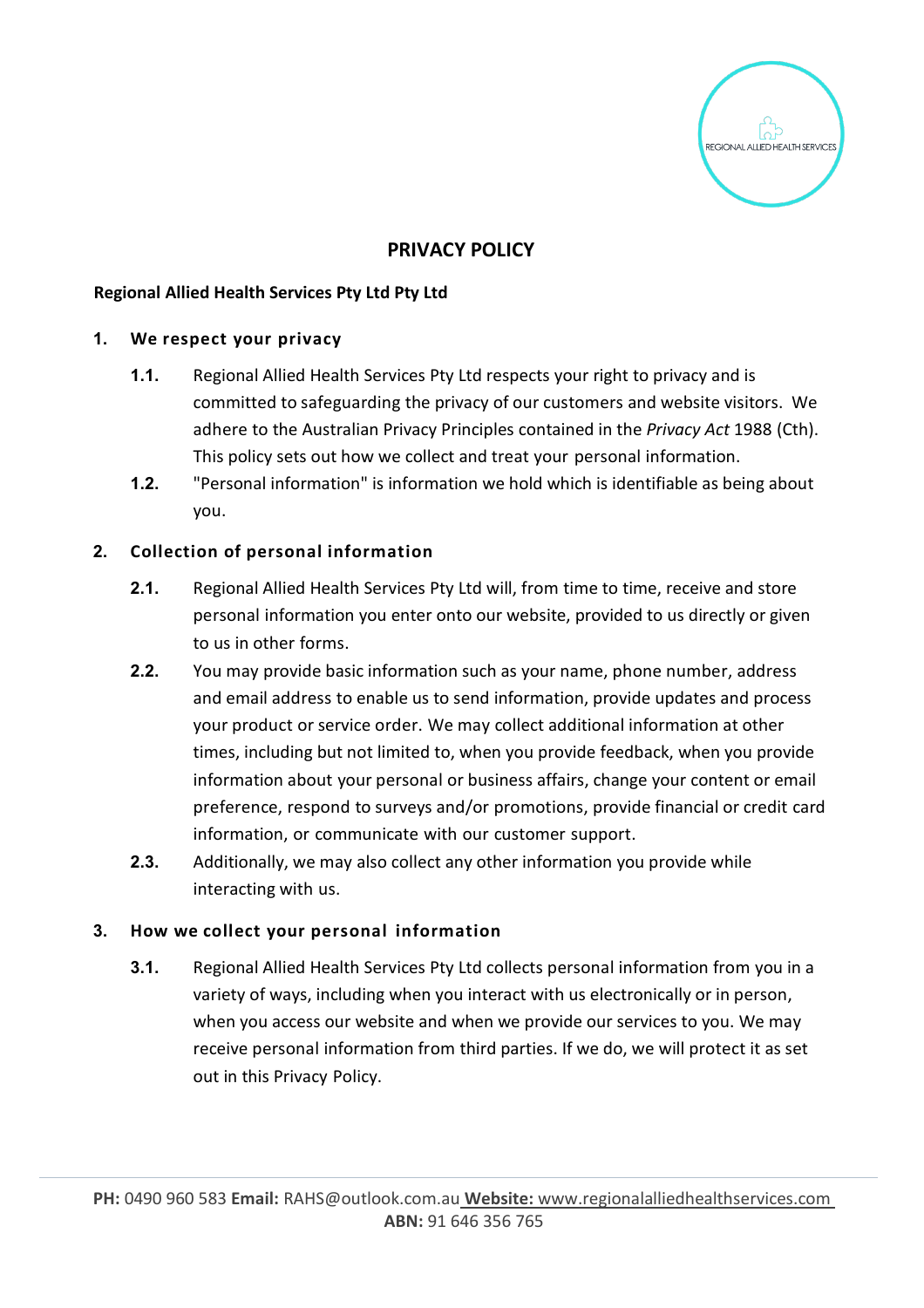

## **4. Use of your personal information**

- **4.1.** Regional Allied Health Services Pty Ltd may use personal information collected from you to provide you with information, updates and our services. We may also make you aware of new and additional products, services and opportunities available to you. We may use your personal information to improve our products and services and better understand your needs.
- **4.2.** Regional Allied Health Services Pty Ltd may contact you by a variety of measures including, but not limited to telephone, email, SMS or mail.

## **5. Disclosure of your personal information**

- **5.1.** We may disclose your personal information to any of our employees, officers, insurers, professional advisers, agents, suppliers or subcontractors insofar as reasonably necessary for the purposes set out in this Policy. Personal information is only supplied to a third party when it is required for the delivery of our services.
- **5.2.** We may from time to time need to disclose personal information to comply with a legal requirement, such as a law, regulation, court order, subpoena, warrant, in the course of a legal proceeding or in response to a law enforcement agency request.
- **5.3.** We may also use your personal information to protect the copyright, trademarks, legal rights, property or safety of Regional Allied Health Services Pty Ltd[,](http://www.regionalalliedhealthservices.com/) [www.regionalalliedhealthservices.com, i](http://www.regionalalliedhealthservices.com/)ts customers or third parties.
- **5.4.** Information that we collect may from time to time be stored, processed in or transferred between parties located in countries outside of Australia.
- **5.5.** If there is a change of control in our business or a sale or transfer of business assets, we reserve the right to transfer to the extent permissible at law our user databases, together with any personal information and non-personal information contained in those databases. This information may be disclosed to a potential purchaser under an agreement to maintain confidentiality. We would seek to only disclose information in good faith and where required by any of the above circumstances.
- **5.6.** By providing us with personal information, you consent to the terms of this Privacy Policy and the types of disclosure covered by this Policy. Where we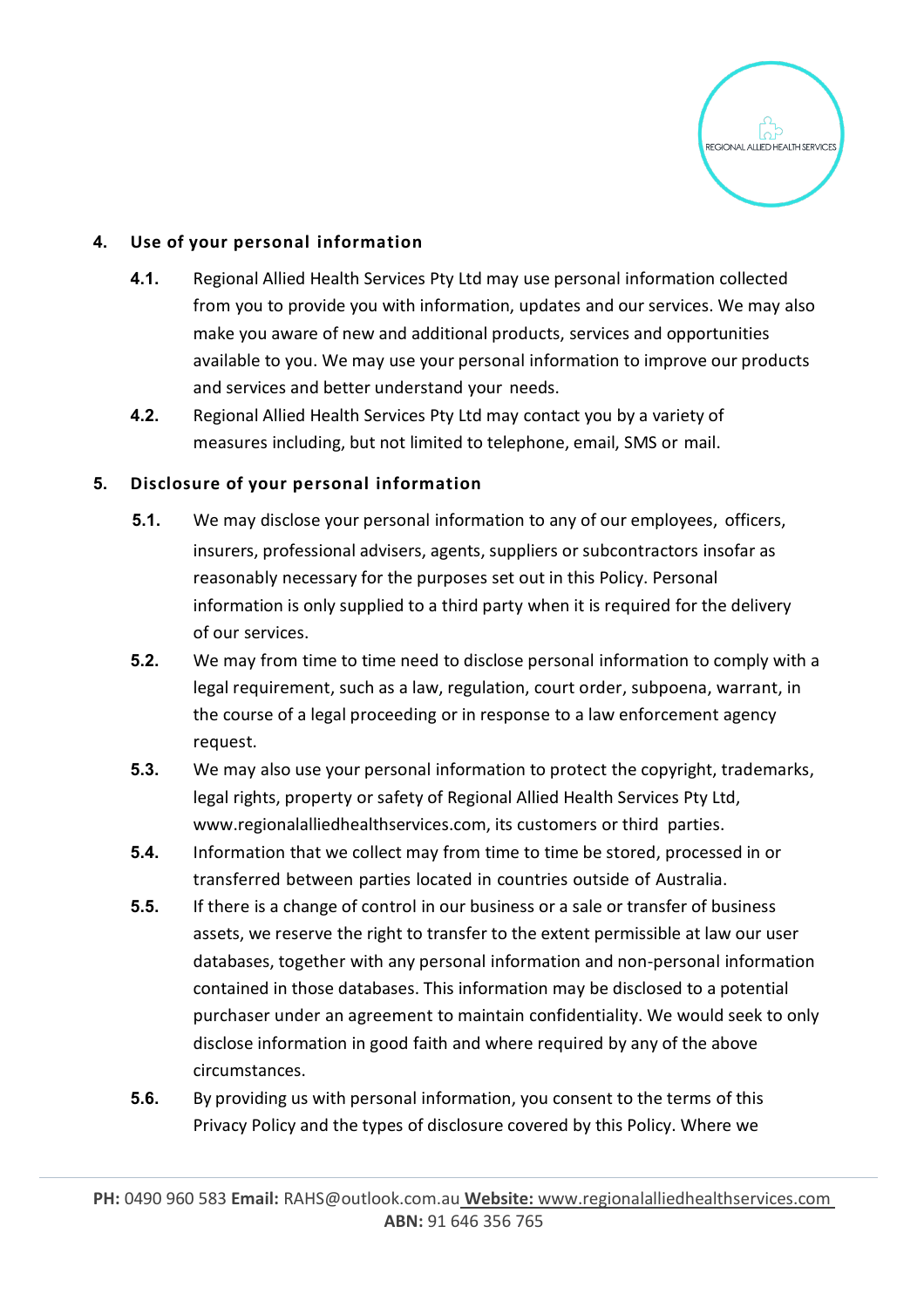

disclose your personal information to third parties, we will request that the third party follow this Policy regarding handling your personal information.

# **6. Security of your personal information**

- **6.1.** Regional Allied Health Services Pty Ltd is committed to ensuring that the information you provide to us is secure. In order to prevent unauthorised access or disclosure, we have put in place suitable physical, electronic and managerial procedures to safeguard and secure information and protect it from misuse, interference, loss and unauthorised access, modification and disclosure.
- **6.2.** The transmission and exchange of information is carried out at your own risk. We cannot guarantee the security of any information that you transmit to us or receive from us. Although we take measures to safeguard against unauthorised disclosures of information, we cannot assure you that personal information that we collect will not be disclosed in a manner that is inconsistent with this Privacy Policy.

## **7. Access to your personal information**

- **7.1.** You may request details of personal information that we hold about you in accordance with the provisions of the *Privacy Act* 1988 (Cth). A small administrative fee may be payable for the provision of information. If you would like a copy of the information, which we hold about you or believe that any information we hold on you is inaccurate, out of date, incomplete, irrelevant or misleading, please email us at [regionalliedhealthservices@gmail.com.](mailto:regionalliedhealthservices@gmail.com)
- **7.2.** We reserve the right to refuse to provide you with information that we hold about you, in certain circumstances set out in the Privacy Act.

## **8. Complaints about privacy**

**8.1.** If you have any complaints about our privacy practices, please feel free to send in details of your complaints to 21 Oceanview Street, POINT VERNON, Queensland, 4655. We take complaints very seriously and will respond shortly after receiving written notice of your complaint.